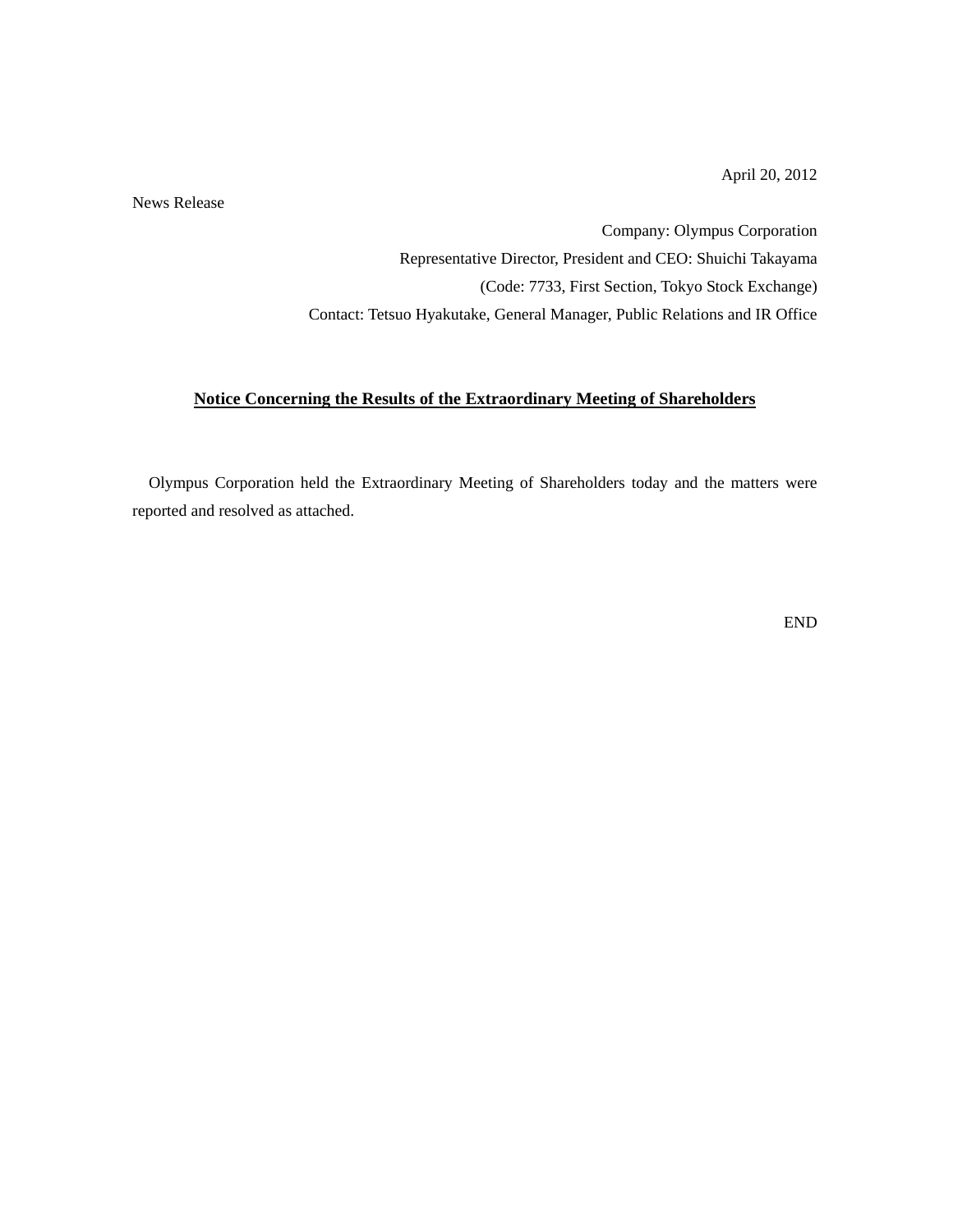This document has been translated from the Japanese original for reference purposes only. In the event of any discrepancy between this translated document and the Japanese original, the original shall prevail. The Company assumes no responsibility for this translation or for direct, indirect or any other forms of damages arising from the translation.

## To shareholders

April 20, 2012

## 43-2 Hatagaya 2-chome, Shibuya-ku, Tokyo OLYMPUS CORPORATION

Representative Director: Hiroyuki Sasa

# **Notice of the Results of the Extraordinary Meeting of Shareholders**

OLYMPUS CORPORATION held the Extraordinary Meeting of Shareholders today and the following matters were reported and resolved.

- Reported: 1. Report on developments in the series of problems for the Company's past postponing of recognition of losses, etc. and the measures taken by the Company heretofore The above matters were reported.
	- 2. Report on measures the Company will take toward the future management reform of the Company The above matters were reported.
	- 3. Report on the Business Reports and Consolidated Financial Statements for the following terms after correction and results of audit of such Consolidated Financial Statements made by the Accounting Auditor, etc., and the Board of Corporate Auditors
		- (i) The 143rd term (from April 1, 2010 to March 31, 2011)
		- (ii) The  $142<sup>nd</sup>$  term (from April 1, 2009 to March 31, 2010)
		- (iii) The  $141<sup>st</sup>$  term (from April 1, 2008 to March 31, 2009)
		- (iv) The  $140^{th}$  term (from April 1, 2007 to March 31, 2008)
		- (v) The  $139<sup>th</sup>$  term (from April 1, 2006 to March 31, 2007) The above matters were reported.

#### Matters to be resolved:

| $1st$ Agenda: | Approval of the Corrected Financial Statements for the 143 <sup>rd</sup> Term (from April 1, 2010 to March 31,<br>2011)                                                           |
|---------------|-----------------------------------------------------------------------------------------------------------------------------------------------------------------------------------|
|               | The proposition was approved in its original form.                                                                                                                                |
| $2nd$ Agenda: | Approval of the Corrected Financial Statements for the 142 <sup>nd</sup> Term (from April 1, 2009 to March 31,<br>2010)                                                           |
|               | The proposition was approved in its original form.                                                                                                                                |
| $3rd$ Agenda: | Approval of the Corrected Financial Statements for the 141 <sup>st</sup> Term (from April 1, 2008 to March 31,<br>2009)                                                           |
|               | The proposition was approved in its original form.                                                                                                                                |
| $4th$ Agenda: | Approval of the Corrected Financial Statements for the 140 <sup>th</sup> Term (from April 1, 2007 to March 31,<br>2008)                                                           |
|               | The proposition was approved in its original form.                                                                                                                                |
| $5th$ Agenda: | Approval of the Corrected Financial Statements for the 139 <sup>th</sup> Term (from April 1, 2006 to March 31,<br>2007)                                                           |
|               | The proposition was approved in its original form.                                                                                                                                |
| $6th$ Agenda: | <b>Election of Eleven Directors</b>                                                                                                                                               |
|               | The proposition was approved in its original form and the following eleven Directors were elected<br>and assumed office.                                                          |
|               | New Directors:                                                                                                                                                                    |
|               | Yasuyuki Kimoto, Hiroyuki Sasa, Hideaki Fujizuka, Yasuo Takeuchi, Shigeo Hayashi, Takuya<br>Goto, Shiro Hiruta, Sumitaka Fujita, Motoyoshi Nishikawa, Hikari Imai, Kiyotaka Fujii |
| $7th$ Agenda: | Election of Four Corporate Auditors                                                                                                                                               |
|               | The proposition was approved in its original form and the following four Corporate Auditors were                                                                                  |
|               | elected and assumed office.                                                                                                                                                       |
|               | New Corporate Auditors:                                                                                                                                                           |
|               | Takashi Saito, Masashi Shimizu, Nobuo Nagoya, Katsuya Natori                                                                                                                      |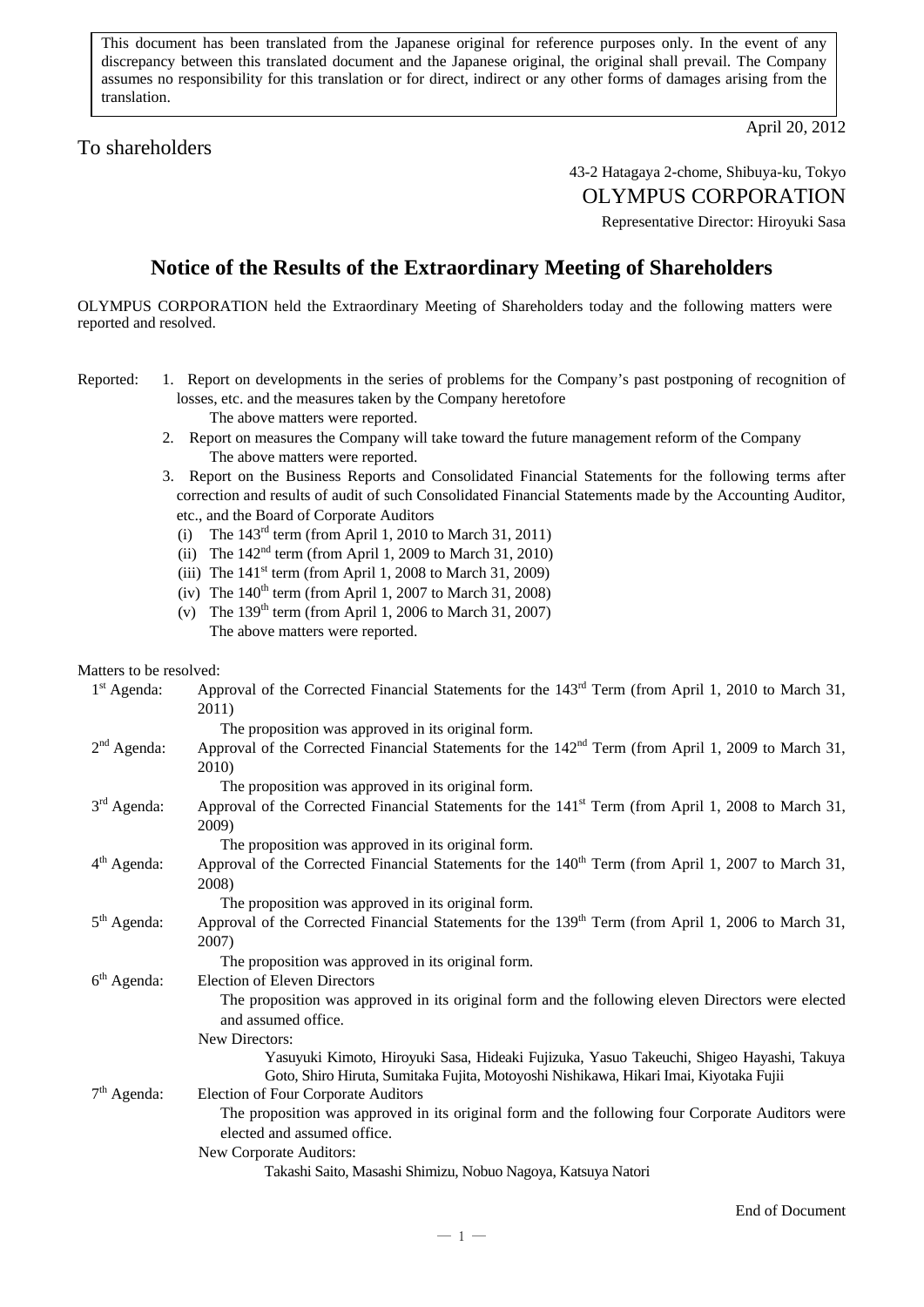## **Notice**

At the meeting of the Board of Directors held after the closing of the Extraordinary Meeting of Shareholders, the representative director and the directors in management positions were elected and each of them assumed office. Additionally, Takashi Saito and Masashi Shimizu were elected and assumed office as the Standing Corporate Auditors at the meeting of the Board of Corporate Auditors held after the closing of this Extraordinary Meeting of Shareholders. This resulted in the members of directors, corporate auditors and officers of OLYMPUS CORPORATION as follows:

| DIRECTOR/ CHAIRMAN                                          | Yasuyuki Kimoto     |
|-------------------------------------------------------------|---------------------|
| REPRESENTATIVE DIRECTOR/ PRESIDENT                          | Hiroyuki Sasa       |
| DIRECTOR/ SENIOR EXECUTIVE MANAGING OFFICR Hideaki Fujizuka |                     |
| DIRECTOR/ SENIOR EXECUTIVE MANAGING OFFICR Yasuo Takeuchi   |                     |
| DIRECTOR/ EXECUTIVE MANAGING OFFICR                         | Shigeo Hayashi      |
| <b>OUTSIDE DIRECTOR</b>                                     | Takuya Goto         |
| <b>OUTSIDE DIRECTOR</b>                                     | Shiro Hiruta        |
| <b>OUTSIDE DIRECTOR</b>                                     | Sumitaka Fujita     |
| <b>OUTSIDE DIRECTOR</b>                                     | Motoyoshi Nishikawa |
| <b>OUTSIDE DIRECTOR</b>                                     | Hikari Imai         |
| <b>OUTSIDE DIRECTOR</b>                                     | Kiyotaka Fujii      |
| STANDING CORPORATE AUDITOR                                  | Takashi Saito       |
| STANDING CORPORATE AUDITOR                                  | Masashi Shimizu     |
| <b>OUTSIDE CORPORATE AUDITOR</b>                            | Nobuo Nagoya        |
| <b>OUTSIDE CORPORATE AUDITOR</b>                            | Katsuya Natori      |
| <b>SENIOR EXECUTIVE MANAGING OFFICER</b>                    | Akihiro Taguchi     |
| <b>EXECUTIVE MANAGING OFFICER</b>                           | Haruo Ogawa         |
| <b>EXECUTIVE MANAGING OFFICER</b>                           | Toshiaki Gomi       |
| <b>EXECUTIVE MANAGING OFFICER</b>                           | Masao Kuribayashi   |
| <b>EXECUTIVE MANAGING OFFICER</b>                           | Yasushi Sakai       |
| <b>EXECUTIVE OFFICER</b>                                    | Kazuhiro Watanabe   |
| <b>EXECUTIVE OFFICER</b>                                    | Shinichi Nishigaki  |
| <b>EXECUTIVE OFFICER</b>                                    | Koichi Karaki       |
| <b>EXECUTIVE OFFICER</b>                                    | Hitoshi Kawada      |
| <b>EXECUTIVE OFFICER</b>                                    | Yoshihiko Masakawa  |
| <b>EXECUTIVE OFFICER</b>                                    | Naohiko Kawamata    |
| <b>EXECUTIVE OFFICER</b>                                    | Yasuo Yoda          |
| <b>EXECUTIVE OFFICER</b>                                    | Akira Kubota        |
| <b>EXECUTIVE OFFICER</b>                                    | Nobuyuki Koga       |
| <b>EXECUTIVE OFFICER</b>                                    | Il-Seok Bang        |
| <b>EXECUTIVE OFFICER</b>                                    | Atsushi Nishikawa   |
| <b>EXECUTIVE OFFICER</b>                                    | Hisao Yabe          |
| <b>EXECUTIVE OFFICER</b>                                    | Masamichi Handa     |
| <b>EXECUTIVE OFFICER</b>                                    | Nobuhiro Abe        |
| <b>EXECUTIVE OFFICER</b>                                    | Ken Yoshimasu       |
| <b>EXECUTIVE OFFICER</b>                                    | Masahito Kitamura   |
| <b>EXECUTIVE OFFICER</b>                                    | Tetsuo Kobayashi    |

End of Document